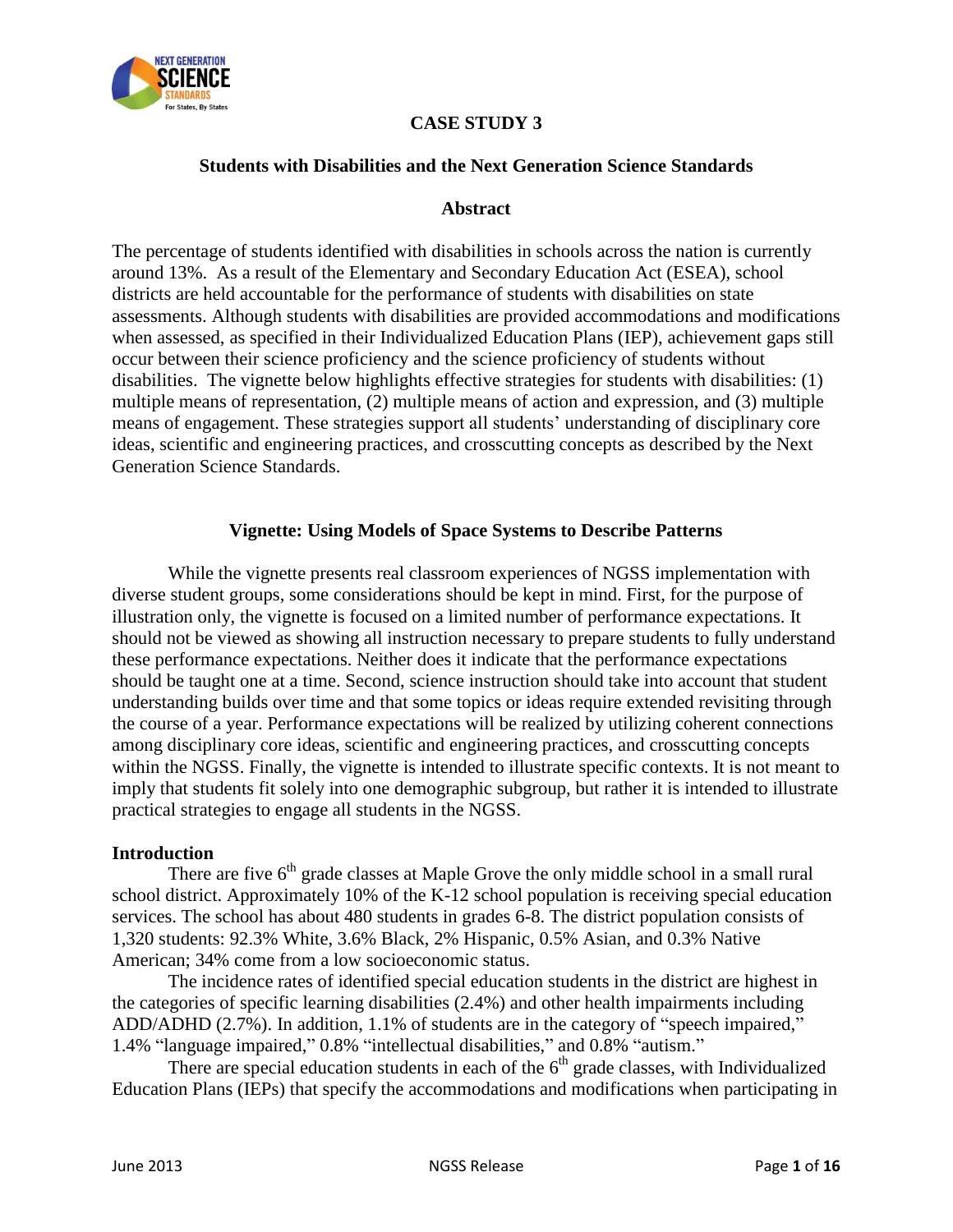the regular education classroom. Mr. O. thinks about potential barriers that any of his students, including those with special needs, may have to the planned instruction. Then he adjusts instruction to overcome those barriers. Often, changing an approach to accommodate barriers makes instruction more effective for all students. The students with disabilities, along with their regular education peers, receive science instruction from the science teacher five days a week for 50 minutes each day. Most of the identified students receive instruction in reading/language arts and mathematics in a co-teaching model. Some students receive additional pullout services in those content areas or in social skills.

In the lesson sequence in this vignette, Mr. O. uses multiple means of representations for moon phases – Stellarium (planetarium software), Styrofoam balls, a lamp, golf balls, and foldables (three-dimensional interactive graphic representations developed by Zikes). Mr. O. provides additional practice for students who may need it, such as placing cards with moon phases in chronological order and then identifying each phase. He plans modified assignments for students with intellectual disabilities as mandated by their IEPs. In addition, strategic grouping of students provides support for struggling students, including special education students. Throughout the vignette, classroom strategies that are effective for all students, particularly for students with disabilities according to the research literature, are highlighted in parentheses.

# **Special Education Connections**

Jeanette and Nicole have intellectual disabilities; they have a paraprofessional who accompanies them to selected regular education classrooms, providing instructional support. Nicole is identified with socio-emotional disability and receives special education services for both language arts and mathematics. Kevin is diagnosed with autism, exhibits difficulties in social skills, and is high functioning cognitively. Hillary and Brady have specific learning disabilities and receive special education services for both language arts and mathematics. Jeff is also identified with specific learning disabilities and receives services for language arts; his math skills are advanced for his grade level. All of these students are part of the diverse community of learners working toward scientific understanding of the earth-moon-sun relationship, as described in this vignette.

**Exploring the earth-moon-sun relationship**. Mr. O. initiated the unit by asking students to open their notebooks, write the numbers 1-8 down the next blank page, and title it "Relative Diameters?" On the interactive whiteboard, he projected a slide from a multi-media presentation *Two Astronomy Games* that showed nine images each identified by a letter and a label (Morrow, 2004). The images were the sun, Earth, a space shuttle, the moon, the solar system, Mars, a galaxy, and Jupiter. Students were asked to number the objects in order from smallest (number 1) to largest (number 8) and from nearest to the surface of the Earth to farthest from the surface of the Earth. He planned to have students come back to this page later. Kevin seemed pleased and announced, "I love to study space!"

With a standard-sized playground ball in hand, Mr. O. asked the class to imagine the ball was Earth and he wrote down the class' consensus of the ball's dimensions that they had figured out in math class. Then he presented the class with a box of seven balls in a variety of sizes and listed their dimensions on the interactive white board. He asked: "If Earth was the size of this playground ball, which of these balls would be the size of the moon?" One student (from each table) came up and chose the ball they thought would be correct. Their choices varied from a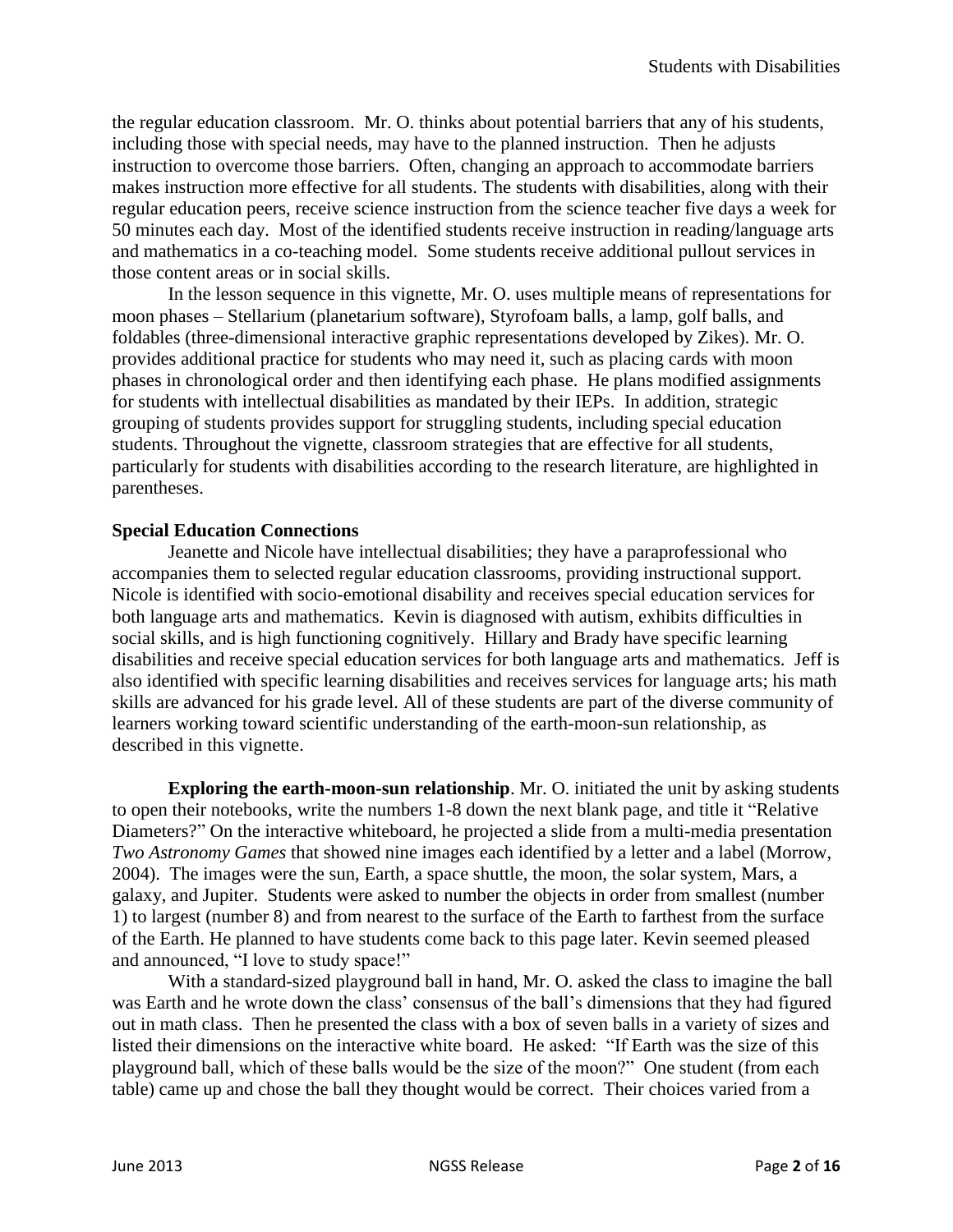softball to a small marble. Before going further, the class reviewed the term diameter and Mr. O. asked, "If you know that Earth's diameter is 12,756 kilometers and the moon's diameter is 3,476 kilometers, with your table groups, come up with a method to see if the ball you chose is the right size for this size Earth (holding up the playground ball)." (Practice: Using Mathematics and Computational Thinking.) (CCC: Scale, Proportion, and Quantity.)

After some discussion time, students reported their calculations. One group noticed that there was a proportional relationship in the diameters of approximately 1:4, Earth to moon. A student asked how they made that determination. Jeff responded, "If you estimate using 12,000 and 3,000, three goes into twelve four times." He showed on the interactive whiteboard how four circles of a moon model fit across the diameter of an Earth model. Mr. O. said, "Now look at your ball as a moon model and decide if you think it is the correct size. What can you do to be sure? Decide on a process." He let them use the playground ball as needed. (DCI: MS-ESS1.A: Earth's Place in the Universe.)

Each group reported their findings and methods for determining whether or not their choice would be correct. One group made lines on paper where the endpoint of their ball was and did the same for the playground ball. Using those measurements and the 1:4 ratio, they decided if their moon was the correct size. Another group used string to measure the diameter of the balls and then determined whether or not it was correct. Still another group held their ball up against the playground ball and moved their ball four times while marking the playground ball with a finger to see if their ball was the correct size for the model of Earth.

The groups reported their findings. Kevin was agitated as he explained, "I told my group they were not right. The racquetball is the only one that is possible as the moon, but they wouldn't believe me." Mr. O. asked Kevin to restate the rule for when his group disagrees. Kevin thought and said, "When my group disagrees, I listen and then tell them what I think."

Only those groups with the racquetball had the correct size for the playground ball. Two of the students from one of those tables came up and showed how far they thought the moon would be from Earth using the playground ball and racquetball model. Several students disagreed with the distance shown by the students. Four students came to the front, one by one, and showed their ideas about the distance between Earth and the moon. Then Mr. O. showed them the actual distance from Earth to the moon and the circumference of Earth in kilometers. He asked them again to use the new evidence to determine how to figure out the distance in the model and to show it using string. Students were shocked at the distance the moon was from Earth in this model. Their estimates had been much lower.

As the class finished presenting their arguments for the correct size balls for the sun and Earth, students considered the relative size of the sun and the distance of the sun from Earth in the model. They used the evidence of the diameter of the sun and its distance from Earth in the same way they determined the size and distance of the moon from Earth. Some students were surprised at the size of the sun and its distance from Earth in this model. Jeff decided that they could not fit the sun in the room. He explained that it would take over 100 playground balls to approximate the sun's diameter. Jeff was eager to share his mathematical skill at finding the answer: "I know the answer! It would take almost 12,000 playground balls lined up to show how far away the sun would be in this model." Two students nonchalantly said, "That's a lot" and "The sun is very far away from Earth." (CCC: Scale, Proportion, and Quantity.)

The students returned to their initial ideas on the "Relative Diameters" page in their notebooks, renumber the objects, and write any ideas that had changed after making the model. After giving students time to record their responses, Mr. O. showed images of the items on the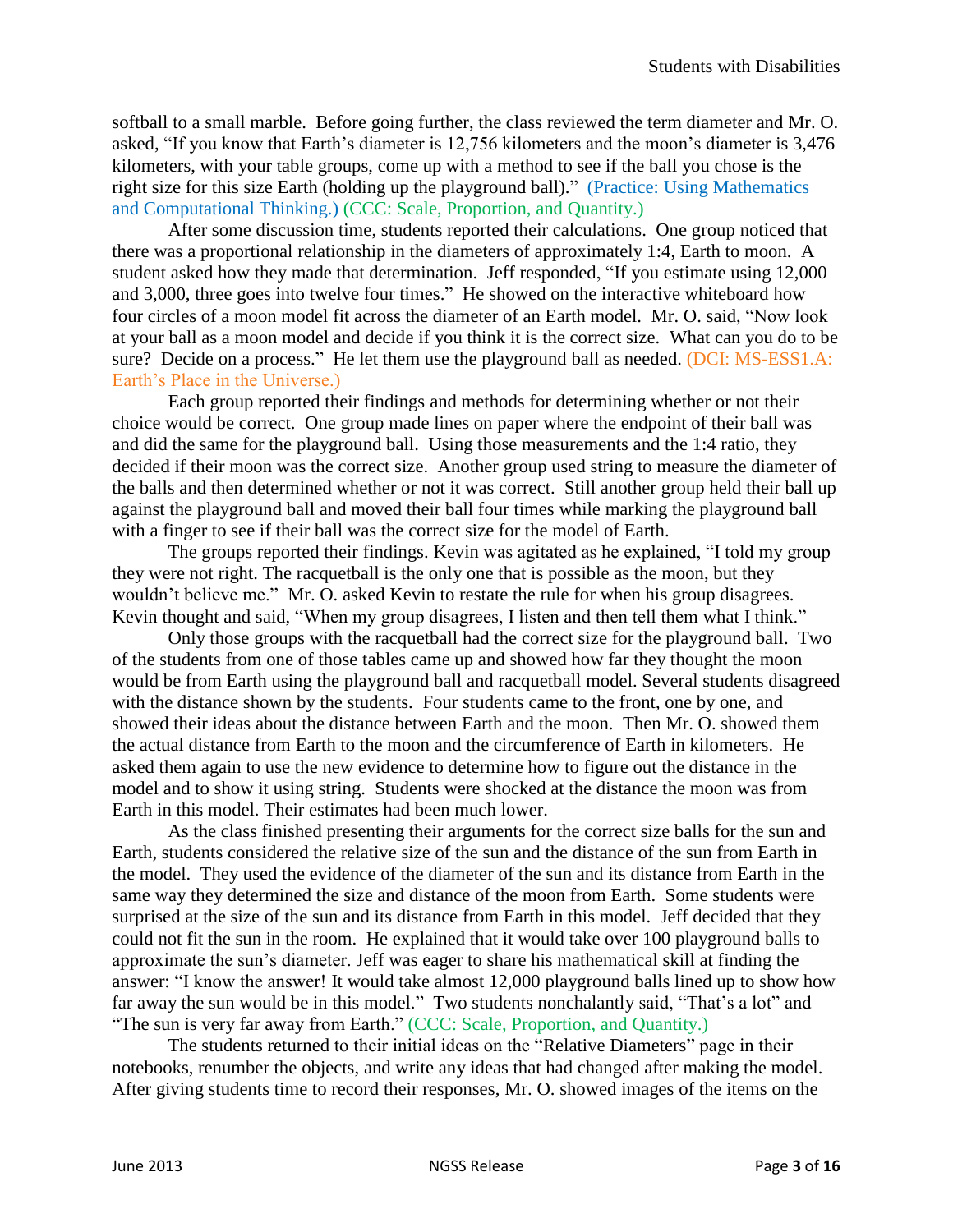interactive white board and led a discussion of the great distances between objects in the solar system in preparation for modeling the moon's phases. (DCI: MS-ESS1.B: Earth's Place in the Universe.)

For this lesson sequence, Mr. O. considered the make-up of the table groupings of students. He wanted the special education and other struggling students to have support while determining methods to check their choice of the moon model, so he grouped students with that concern in mind. He used physical representations of Earth and the moon and had students represent the distance physically, thereby assisting them in visualization and comprehension. *(The strategy of providing multiple means of representation was important to support understanding for his special education students, but it also benefited all of his students.)*

**Exploring moon phases**. Mr. O. showed how the moon's and Earth's orbital planes are offset by 5 degrees in an effort to help students understand how light can illuminate the moon when it is on the other side of Earth without being blocked by Earth's shadow. Throughout this instruction the special education students were strategically placed at tables in groups that would support their engagement in the content and activity.

Mr. O. downloaded an open source planetarium software onto his interactive whiteboardconnected computer as well as onto the 14 student computers he had in his classroom. On the first day of moon phase instruction, each student received a one-page moon calendar similar to the one they took home. The students who had completed the calendar kept it out to compare their observations to the data collected using the software. Mr. O. launched the program on the interactive whiteboard, introduced the students to the software, and showed them how to change the date and set up the scale moon so they could see the phases.

Recording began on the first Sunday on the calendar and ended on the last Saturday, resulting in five weeks of data to analyze. (Practice: Analyzing and Interpreting Data.) Mr. O. modeled how to record the data on the whiteboard next to the interactive whiteboard. Students recorded the time and direction of moon rise and moon set as well as the apparent shape of the moon in the sky for each date. To make sure that students understood the process and were recording accurately, he walked through the room and checked student work throughout the lesson. Also during this modeling process, the students paid attention to the sun-moon relationship so they could see the light from the sun traveling in a straight line to the moon. The moon was in the sky as the sun was rising, and they focused on the moon so that they could use the model for predictions. Mr. O. asked, "Does anyone know where the sun is right now?" Brady responded, "It's more to the east and still rising." Using the time and date function in the program, he advanced the time to show the sun rise and said, "Look at the sun and moon. What pattern do you notice about the light on the moon in relation to the sun?" (CCC: Patterns.) Hillary answered, "It is going from the sun to the moon." Mr. O. responded, "Hmm. The light travels in a straight path from the sun to the moon. You have already learned that light travels in a straight line. Can we use that information to predict the position of the sun even if we can't see it? Let's try as we continue."

After a few days of data were collected, Mr. O. asked students to predict the time and direction for moonrise and moonset and brought their attention to the patterns in the data. He asked, "What time do you think the moon will set on this day? The last time was 12:09." Mark said, "I think 12:59." Mr. O. advanced the time until the moon set – at 13:08. Jeff called out, "So it is setting about an hour later each time." A student said, "So let's see if that pattern continues the whole month." Once the students had a foundation for data collection (about eight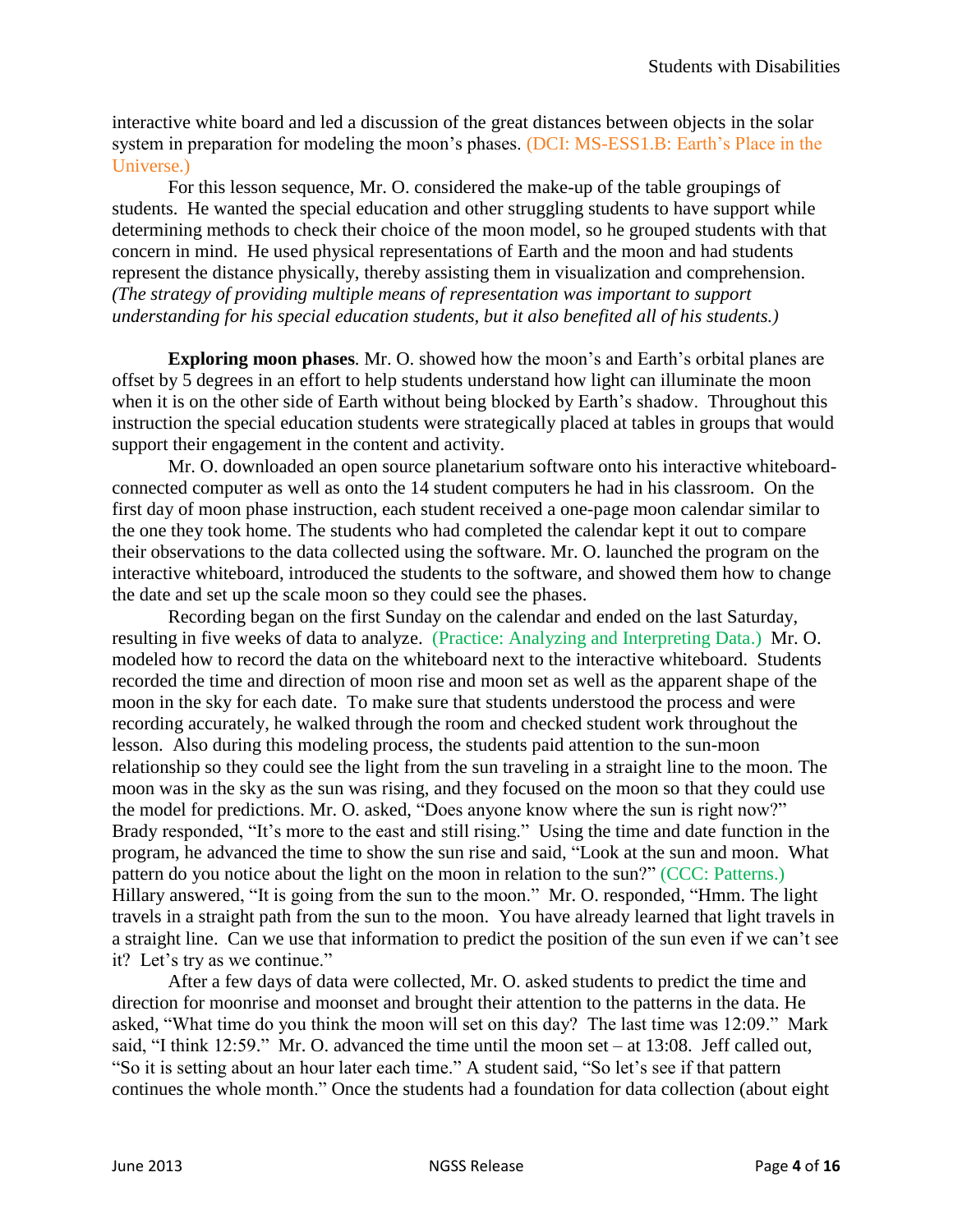to ten days), they went to the computers in partners so they could work more independently to complete the data collection on the calendar.

Mr. O. wanted some control over the assignment of partners to provide support for students who needed it and to challenge more advanced students, so he predetermined the partners and assigned them before sending them to the computers. Jeanette and Nicole worked with their paraprofessional. As a modification to recording the data, they were given a calendar with a set of moon phase images. As they worked with the paraprofessional, Jeanette said, "When do we write the answer?" Nicole answered, "You have to wait and look at Stellarium and glue the picture." The paraprofessional redirected Nicole and made sure that the directions were understood: match the image to the one on Stellarium and glue it on the calendar for each day. They did not record the moonrise and moonset times. Hillary, Jeff and Brady were each paired with a partner whose skills were a little higher than their own, allowing them to receive some support from the partner. Kevin was paired with someone at the same ability level who would be patient with his unique social skills. Kevin enthusiastically stated, "I love science and I love to learn about space."

While students worked at the computers to complete the calendar, Mr. O. took aside small groups of students to do an activity in which they modeled moon phases using Styrofoam balls, their heads, and a lamp with a bare bulb. Students stood in a circle around the lamp representing the sun, holding a Styrofoam ball on a stick representing the moon. They held the ball at arm's length and rotated their bodies using their heads as a representation of Earth so they could see the earth view of the moon in all its phases in the lit portion of the ball. The students went through the phases, naming each one and making sure that all students could see the lit portion on the Styrofoam balls for each phase.

Jeanette kept turning the wrong way as she looked at the student across from her. "Is this the way?" she asked, as Mr. O. gently helped direct her turn. Nicole was focused on the computer groups, so Mr. O. directed Nicole to look at the Styrofoam ball and the changing shadow. "What? I don't see the shadow." Mr. O. pointed out the curve of light on the moon. "I see it!" Nicole said.

Small groups allowed Mr. O to make sure that all students were able to accurately illustrate the phases in the model, giving him the opportunity to physically move them into position as necessary. In addition, he kept students from the first group who he felt might need more time with the model in the second group for more practice if needed.

The students collaborated to explain how the model of the moon phases illustrated changes in the apparent shape of the moon. They discussed limitations of the models – the things that a model is unable to show accurately. The students identified the relative sizes of the sun, Earth, and moon as well as the relative distances between each as being inaccurate in this model. (Practice: Developing and Using Models.)

To finish the class period, all students were at the computers working with Stellarium and their calendars. Mr. O. walked around the room assisting students with their data collection. Jeanette called Mr. O. over and quietly said, "I lost the moon and can't find it." He showed her how to search for it using the "find" function. Many of the students had changed the dates, so he stopped the class to note, "Many of you have found that this program shows future dates." To reinforce the language Mr. O. had used on many occasions throughout the unit, he asked, "What does that tell us about the planets and the moon? They all move…" and students responded, "…in predictable patterns."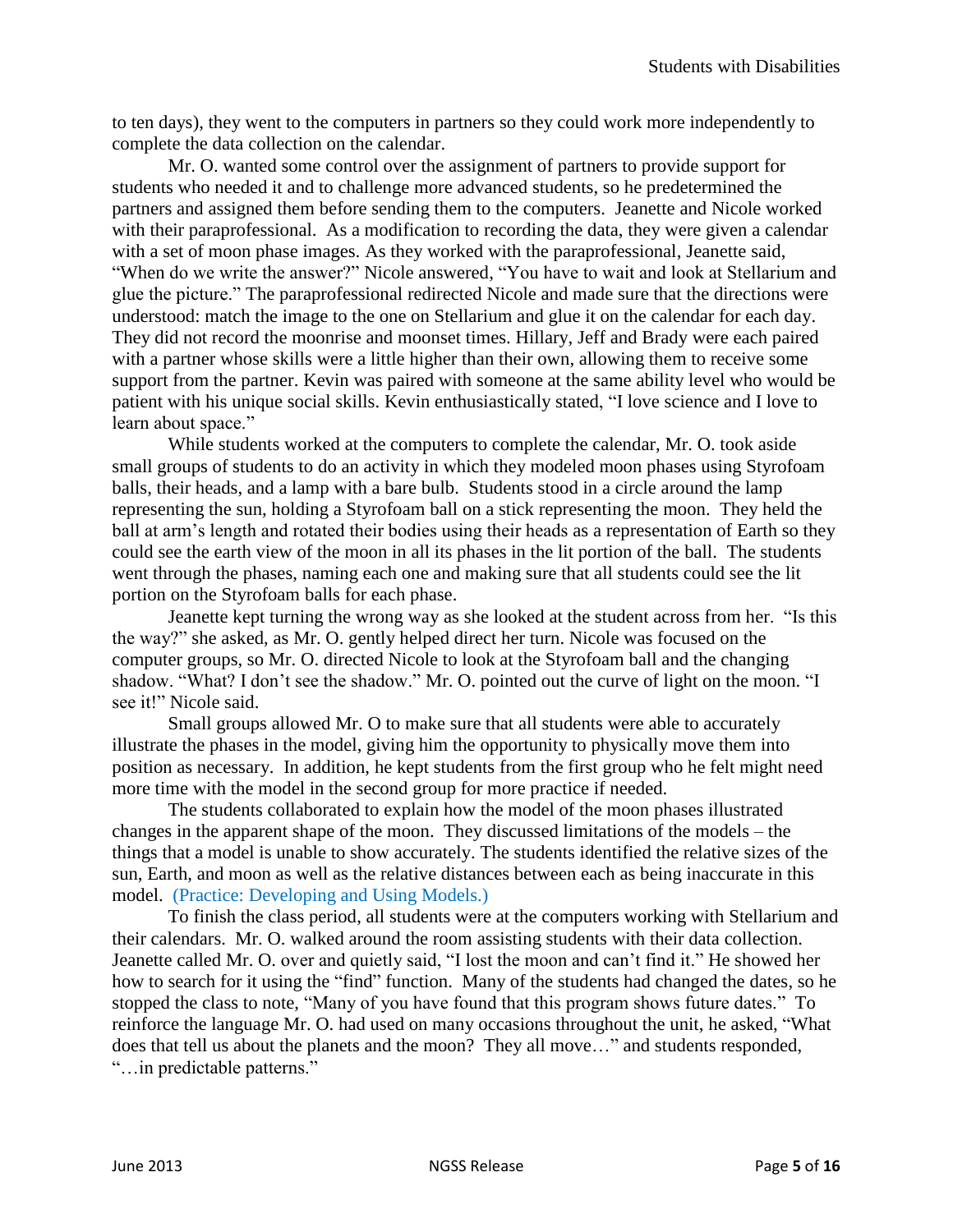Over the next two days while students continued working on their calendar with Stellarium, Mr. O. again pulled small groups of students to use another model showing moon phases. (Practice: Developing and Using Models.) This one used golf balls that were painted black on half of the sphere, leaving the other half showing the side of the moon lit by the sun (Young & Guy 2008). The golf balls were drilled and mounted on tees so they would stand up on a surface. Mr. O. had two sets – one set up on a table that showed the moon in orbit around the earth in eight phase positions as the "space view" model (Figure 1), and the other with the model moons set on eight chairs circled in the eight phase positions to show the "earth view" model (Figure 2).

First, students were shown the space view model and asked what they noticed about the moons. Mr. O. wanted them to notice that the white sides of all the balls (showing light) faced the same direction. He asked them to identify the direction of the sun. Nicole was looking toward the window, and Mr. O. asked her, "Nicole, where is the sun in our model here in the classroom?" Nicole looked around and responded, "Over here, I think, because that's where the lit up sides are facing." Then Mr. O. drew the students' attention to the model on the chairs, the earth view model. All the balls in this model faced the same direction as those in the space view model. Students again identified the direction of the sun and noted that the position of the moons in both models was the same. (DCI. MS-ESS1.A: Earth's Place in the Universe.) One at a time, students physically got into the center of the circle of chairs and viewed the phases at eye level, which simulated the earth view of each phase. *(Providing multiple means of action and expression is one of three principles of Universal Design for Learning.)*

Each of the special education students was put in a different small group, with the exception of Jeanette and Nicole who were in the same small group. Their turn inside the circle was last, giving them the opportunity to observe, listen, and practice while verbalizing the phases and location of the sun within the system. This activity made the diagram, often found in books and worksheets showing both views on the same diagram, less confusing to the students.

Although most students were not finished with the calendar, Mr. O. brought all students together the next day to create a foldable showing the earth view of the moon phases similar to diagrams found in books. Students created their moon phases using eight black circles and four white circles, cutting the white circles to make two crescent moons, two gibbous moons and two quarter moons. The white circle pieces were placed on the black circles to create the phases, and later glued on the foldable. Jeanette was unsure of the placement of the pieces. "Where does this one go?" Jeanette asked referring to the gibbous moons which were incorrectly placed. "Look at mine. I'm right," said Nicole who also had confused the two phases. As he walked around the room checking student work, Mr. O. gently pointed out the lit side of the moon and asked which phase that represented. Inside the foldable, students drew a large circle to represent the moon. *(Providing multiple means of representation is one of the three principles of Universal Design for Learning.*)

They partnered to read *The Moon* by Seymour Simon (2003). Students used the information in the book to label the moon phases on their foldable, write about the moon's surface, and record any new questions that arose from their reading. Kevin asked, "When is the next solar and lunar eclipse?" Jeanette questioned, "What samples were brought back from the moon?" And Nicole wanted to know, "Where did Americans land on the moon?"

To support their reading of the text, Hillary, Brady and Jeff were given the option of being paired with students who had more advanced reading skills or using Mr. O.'s recordings made on handheld computers. Jeanette and Nicole had the support of their paraprofessional in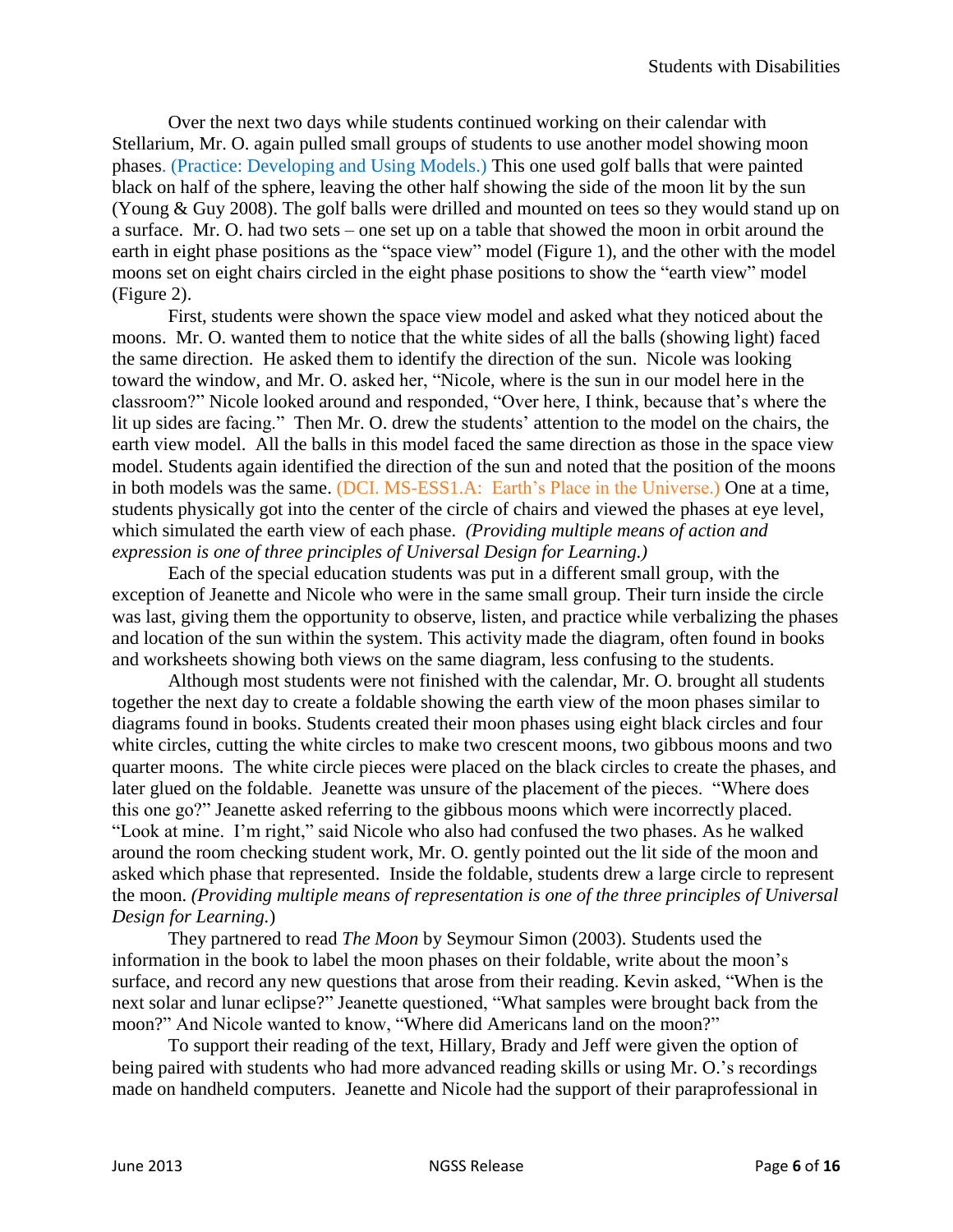reading and obtaining information from the text. Mr. O. asked Kevin, "What would you prefer?" He answered, "Oh, I think this time I want to read by myself because I love space and want to find out more about the moon." As students finished their reading and writing, they went back to finish their calendars using the software.

Students finished the calendar at different rates. When finished, they checked their work against the calendar that Mr. O. had completed. Since several pairs finished at the same time, he grouped the pairs to discuss the patterns they noticed in their calendars. He gave them a list of questions to guide their discussion and asked them to conference with him when they were finished. *(Providing multiple means of engagement is one of the three principles of Universal Design for Learning.)* He expected all students to observe that the lit segment of the moon's face increased, decreased, and increased again relative to the part in shadow. He also expected students to notice that the lit side of the moon was on the left after the full moon phase, and on the right after the new moon phase, as viewed from Earth. Students who finished with all tasks were allowed to use text materials and Internet resources to research answers to the questions they developed when reading *The Moon*, while the rest of the students completed their calendars.

**Assessing student learning.** Throughout the lesson sequence, Mr. O. continually assessed students' progression through observations and conferences. If he noticed students needed more experience with moon phases, he provided them with additional activities such as videos and moon phase cards. In one formal assessment of understanding, Mr. O. paired students together so that one was assigned to be the earth and the other the moon. He designated one wall of the classroom as the sun and then asked the moons to show different phases. The students switched roles so that Mr. O. could assess everyone. He also used this model to demonstrate the moon's coincident rotation and revolution. In another formal assessment, he asked students to draw a model on whiteboards showing the relationship of the earth, moon, and sun in full moon phase.

# **NGSS Connections**

NGSS requires that students engage in science and engineering practices to develop deeper understanding of the disciplinary core ideas and crosscutting concepts. This presents both challenges and opportunities to special education students, since a broad range of disabilities impacts their science learning. This vignette highlights examples of strategies that support all students while engaging in science practices and in rigorous content. The lessons give students varied exposure to the core ideas in space science, helping to prepare all students to demonstrate mastery of the three components described in the NGSS performance expectation.

## **Performance Expectations**

# **MS-ESS1-1 Earth's Place in the Universe**

*Develop and use a model of the Earth-sun-moon system to predict and describe the cyclic patterns of lunar phases, eclipses of the sun and moon, and seasons.*

# **MS-ESS1-3 Earth's Place in the Universe**

*Analyze and interpret data to determine scale properties of objects in the solar system.*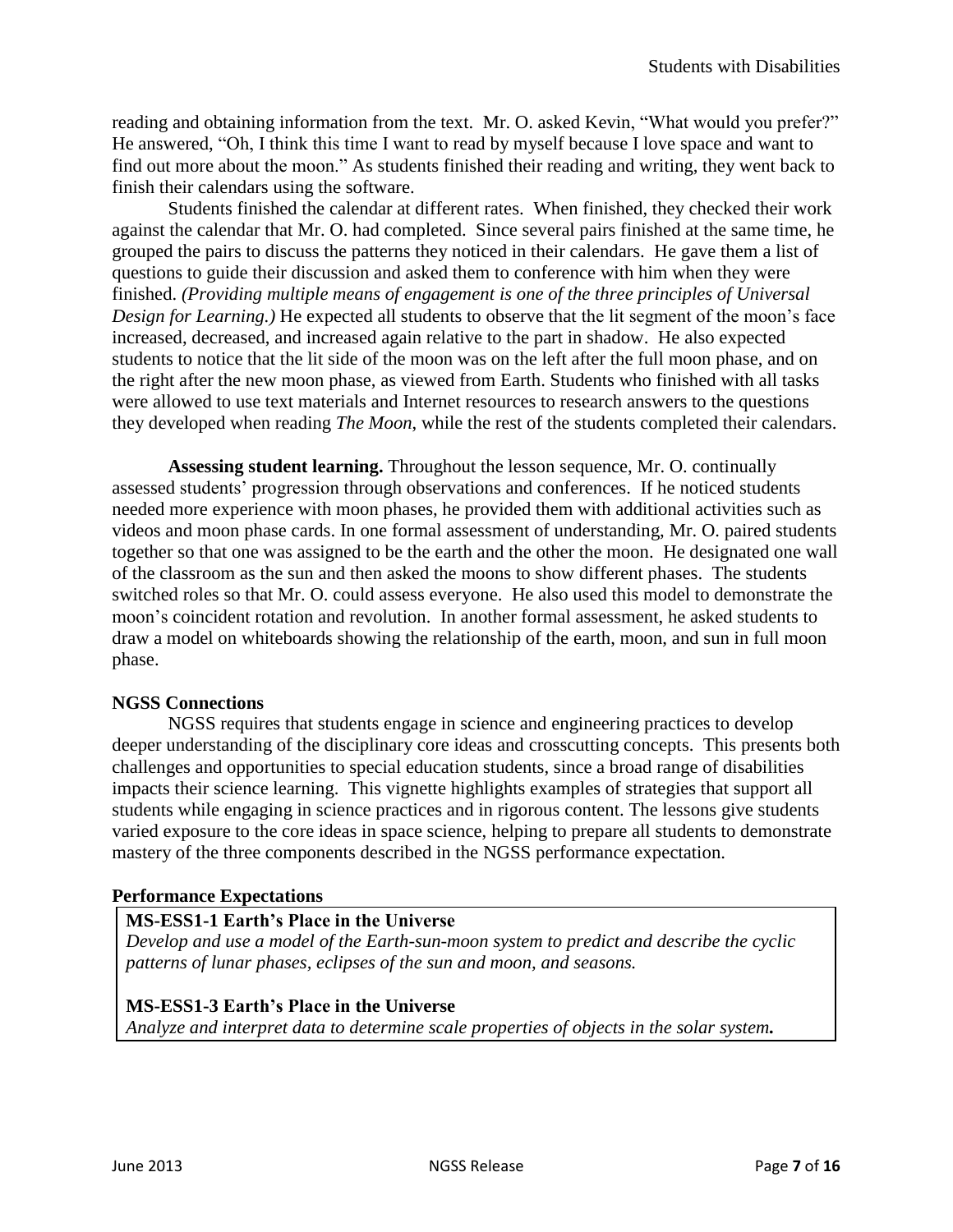# **Disciplinary Core Ideas**

# **ESS1.A The Universe and Its Stars**

*Patterns of the apparent motion of the sun, the moon, and stars in the sky can be observed, described, predicted, and explained with models.*

# **ESS1.B Earth and the Solar System**

*The solar system consists of the sun and a collection of objects, including planets, their moons, and asteroids that are held in orbit around the sun by its gravitational pull on them. This model of the solar system can explain tides and eclipses of the sun and the moon.*

# **Science and Engineering Practices**

**Developing and Using Models** *Develop and use a model to describe phenomena.*

# **Analyzing and Interpreting Data**

*Analyze and interpret data to determine similarities and differences in findings.*

Students were engaged in a number of science practices with a focus on *developing and using models* and *analyzing and interpreting data.* Space science lends itself well to the use of models to describe patterns in phenomena and to construct explanations based on evidence. With guidance from their teacher, students used the ratios of the diameters of Earth and its moon to construct a class model of the relative sizes of the two objects. Using distance and Earth's diameter or circumference ratios, they also constructed a distance model of those objects. In addition, the relative size of the sun and the relative distance from Earth in this model was calculated and described, although not constructed (due to the constraints of the room and location). Throughout the vignette, a variety of models were used to help students identify patterns in the relative positions of the earth, moon and sun, and to explain moon phases.

# **Crosscutting Concepts**

**Patterns** *Patterns can be used to identify cause-and-effect relationships*

# **Scale, Proportion, and Quantity**

*Time, space, and energy phenomena can be observed at various scales using models to study systems that are too large or too small.*

Students made predictions about the data collected and recorded them on the calendar, using the lens of the crosscutting concept of *patterns.* When analyzing and interpreting the data, they identified the patterns in the earth-moon-sun relationship. The pattern made by the lit portion of the moon was observed and recorded. In addition, students considered the crosscutting concept of *scale, proportion, and quantity* as they constructed models of relative sizes and distance of the sun and planets.

# **CCSS Connections to English Language Arts and Mathematics**

Students used the text in *The Moon Book* to label each phase of the moon and summarize information about the surface of the moon in their graphic organizer foldable. This connects to the CCSS for ELA Grade 6 Reading Informational Text RI.6.7*.*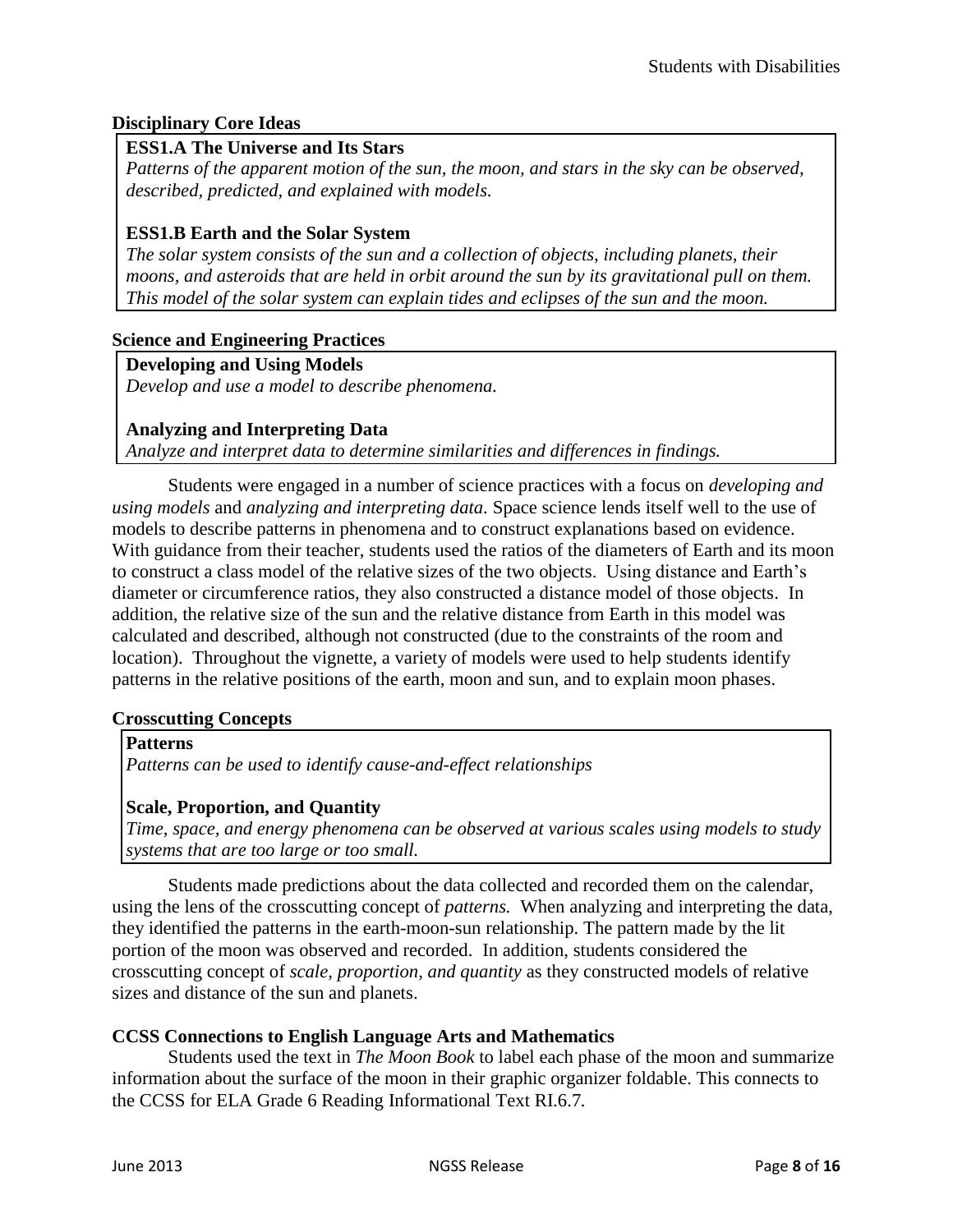**RI.6.7** *Integrate information presented in different media or formats (e.g., visually, quantitatively) as well as in words to develop a coherent understanding of a topic or issue.*

When comparing sizes and distances, students were challenged to find ways of comparing numbers and apply the CCSS for math MP.1. In addition, students calculated the quotients in the ratios, using estimation and rounding skills developed in earlier grades and again to meet standard 6.RP.1 in  $6<sup>th</sup>$  grade. Throughout the unit, students reasoned quantitatively as they compared the sizes of the earth and moon, standard MP.2. As students made conclusions about which ball was the moon, they argued for their selection and agreed or disagreed with each other using their calculation, standard MP.3:

- **MP.1** *Make sense of problems and persevere in solving them.*
- **6.RP.1** *Understand the concept of a ratio and use ratio language to describe a ratio relationship between two quantities.*
- **MP.2** *Reason abstractly and quantitatively.*
- **MP.3** *Construct viable arguments and critique the reasoning of others.*

#### **Effective Strategies from Research Literature**

Students with disabilities have IEPs, specific to the individuals, that mandate the accommodations and modifications that teachers must provide to support their learning in the regular education classroom. By definition, accommodations allow students to overcome or work around their disabilities with the same performance expectations of their peers, whereas modifications generally change the curriculum or performance expectations for a specific student (National Dissemination Center for Children with Disabilities, n.d.). Special education teachers can be consulted to provide guidance for making accommodations and modifications in order to help students with IEPs succeed with the NGSS.

Two approaches of providing accommodations and modifications are widely used by general education teachers in their classrooms. *Differentiated instruction* is a model in which teachers plan flexible approaches to instruction in the following areas: content, process, product, affect, and learning environment (Institutes on Academic Diversity, 2009-2012). This vignette highlights *Universal Design for Learning* as a framework with a set of principles for curriculum development that provides equal access to all learners in the classroom (CAST, Inc., 2012). The framework supplies a set of guidelines for teachers to use in curriculum planning that is organized around three principles: (1) to provide multiple means of representation, (2) to present multiple means of action and expression, and (3) to encourage multiple means of engagement. Teachers identify barriers that their students may have to learning and then use the framework to provide flexible approaches of instruction. While both differentiated instruction and Universal Design for Learning benefit students with disabilities, they also benefit all students.

## **Context**

#### **Demographics**

The number of children and youth aged 3-21 receiving special education services under the Individuals with Disabilities Education Act (IDEA) rose from 4.1 million in 1980 (10% of student enrollment) to 6.7 million in 2005 (14% of student enrollment) (National Center for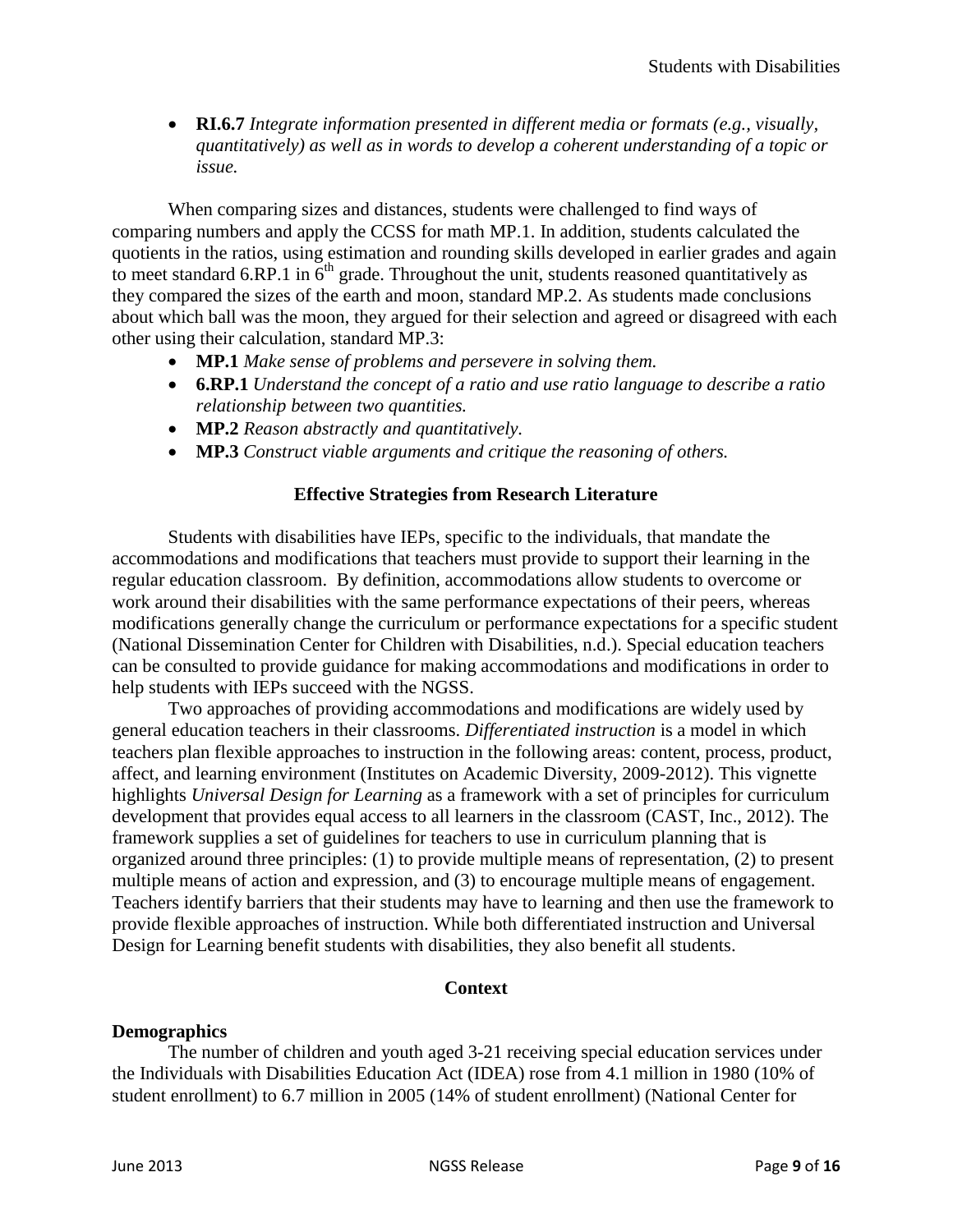Education Statistics, 2011). By 2009, that number had decreased to 6.5 million (13% of student enrollment). Special education services under IDEA are provided for eligible children and youth who are identified by a team of professionals as having a disability that adversely affects academic performance.

Students with disabilities are also protected under Section 504 of the Rehabilitation Act of 1973, which covers all persons with a disability from discrimination in educational settings based solely on their disability. Section 504 requires a documented plan in which a school provides reasonable accommodations, modifications, supports, and auxiliary aides to enable students to participate in the general curriculum, although it does not require students to have an IEP.

Since the implementation of Public Law 94-142 enacted in 1975, there has been concern about disproportionate representation of racial and ethnic minorities, economically disadvantaged students, and English language learners in special education programs (Donovan, 2002; U.S. Commission on Civil Rights, 2009).While there continues to be a disproportionate number (both overrepresentation and underrepresentation) of different populations of students identified in special education within general and specific disability categories, determining the factors that affect this inequality is difficult and complex.

# **Science Achievement**

On the National Assessment of Educational Progress (NAEP) in science, the gap in  $12<sup>th</sup>$ grade scores between students with disabilities and students with no disabilities has persisted at 38 points in 1996, 39 points in 2000, and 37 points in 2005. The  $8<sup>th</sup>$  grade gap has continually decreased from 38 points in 1996, to 34 points in 2000, and to 32 points in 2005. The  $4<sup>th</sup>$  grade gap increased from 24 points in 1996 to 29 points in 2000 before it finally decreased to 20 points in 2005. The results indicate two important points. First, while achievement gaps persisted across the three grade levels, patterns of increase or decrease were inconsistent at each grade level. Second, achievement gaps were wider as students advanced to higher grade levels.

In 2009, the NAEP science achievement gaps between students with disabilities (including those with 504 plans) and students with no disabilities were 32 points at  $12^{th}$  grade, 30 points at  $8<sup>th</sup>$  grade, and 24 points at  $4<sup>th</sup>$  grade. This confirms that achievement gaps were wider as students advanced to higher grade levels, consistent with results in 1996, 2000, and 2005 described above.

The NAEP did not allow accommodations for students with disabilities prior to 1996. In 1996, some schools were allowed to use accommodations for students with disabilities while others were not allowed to assess the impact on NAEP results. In a continuing effort to be more inclusive, guidelines were developed that specified that students with disabilities should be included in the NAEP assessment. Despite attempts to standardize the inclusion process, exclusion rates vary across states (Stancavage, Makris, & Rice, 2007).

Thus, all students with disabilities are not included in the NAEP science assessment, making it difficult to identify accurate achievement gaps between students with disabilities and their peers. In addition, the data are not disaggregated according to disability category, further complicating the process to identify specific achievement gaps. The National Assessment Governing Board recommended that NAEP should report separately on students with IEPs and those with 504 plans and should count only students with IEPs as students with disabilities. Prior to 2009, NAEP's "students with disabilities" category included both students with IEPs and students with 504 plans. In 2009, although students with 504 plans received accommodations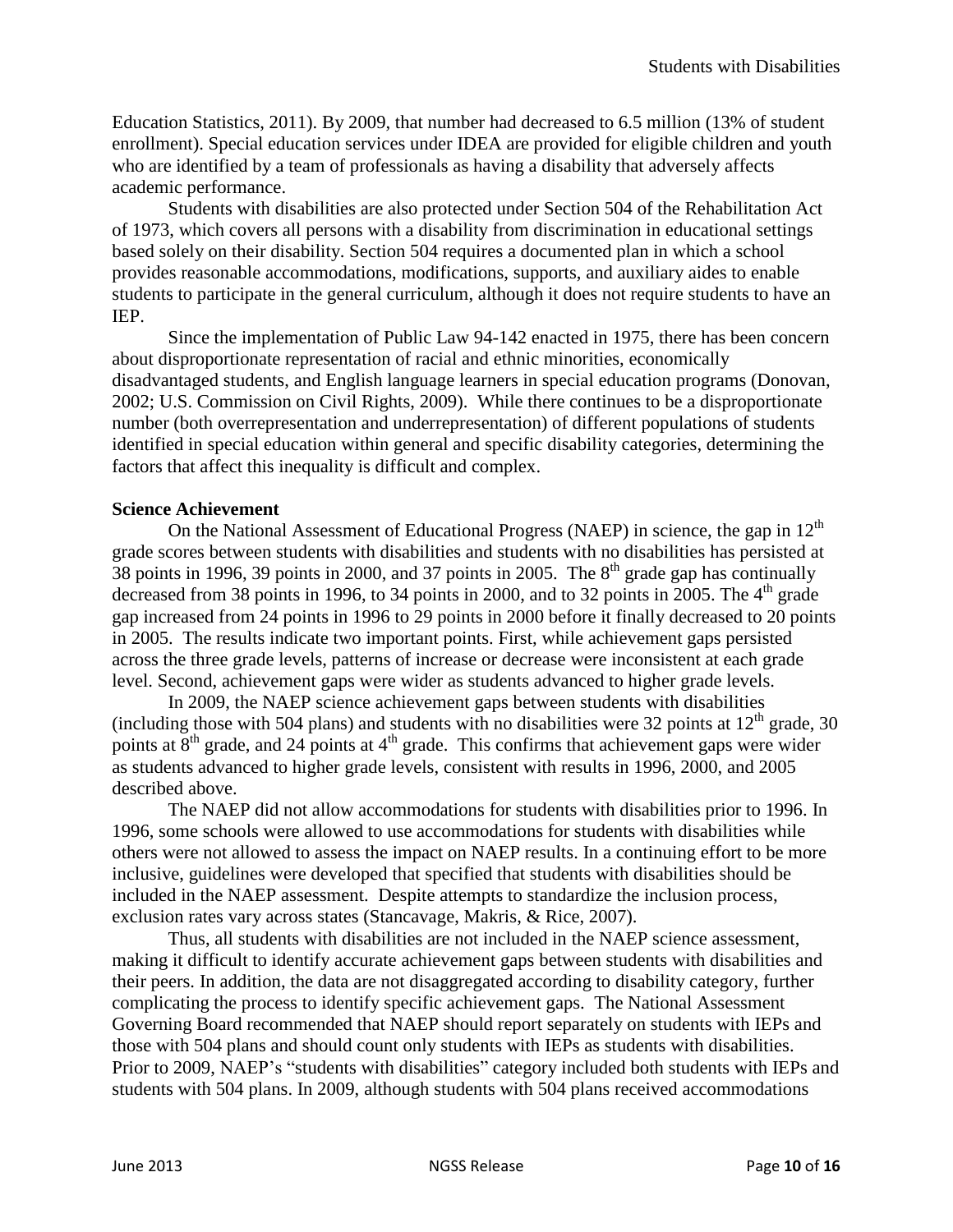according to their plans, their scores were reported in the category of students without disabilities.

# **Educational Policy**

Enacted in 1975, Public Law 94-142 (P.L. 94-142), Education for All Handicapped Children Act mandated the provision of a free and appropriate public school education in the least restrictive environment for children and youth ages 3–21 with disabilities. Public schools were required to develop an IEP with parental input that would be as close as possible to a nonhandicapped student's educational experience. The IEP specifies the types and frequencies of services to be provided to the student, including speech-language; psychological, physical and occupational therapy; and counseling services. It specifies the accommodations and modifications that are to be provided for the student in curriculum, instruction, and assessment. The IEP also described the student's present levels of academic performance and the impact of disabilities on performance.

Students with disabilities are also protected under Section 504 of the Rehabilitation Act of 1973. While special education services under IDEA [IDEA is described in more detail in the following paragraph] are provided for eligible children and youth who are identified by a team of professionals as having a disability that adversely affects academic performance, Section 504 covers all persons with a disability from discrimination in educational settings based solely on their disability. Section 504 does not require an IEP, but does require a documented plan in which the school provides reasonable accommodations, modifications, supports, and auxiliary aides to enable the student to participate within the general curriculum.

In 1990, Public Law 94-142 was revised and renamed Individuals with Disabilities Education Act (IDEA). The most recent revision and reauthorization was completed in 2004 with implementation in 2006. One notable change is the requirement that state-adopted criteria to identify students who have Specific Learning Disabilities (SLD) must not require a severe discrepancy between intellectual ability and achievement; must permit the use of a process based on the child's response to scientific, research-based intervention; and may permit the use of other alternative research-based procedures.

SLD, as a category, has the largest number of identified students and is defined by IDEA in the following way:

The term "specific learning disability" means a disorder in one or more of the basic psychological processes involved in understanding or in using language, spoken or written, which disorder may manifest itself in the imperfect ability to listen, think, speak, read, write, spell, or do mathematical calculations… Such term includes such conditions as perceptual disabilities, brain injury, minimal brain dysfunction, dyslexia, and developmental aphasia… Such term does not include a learning problem that is primarily the result of visual, hearing, or motor disabilities, of mental retardation, of emotional disturbance, or of environmental, cultural, or economic disadvantage. (TITLE [I](http://idea.ed.gov/explore/view/p/%2Croot%2Cstatute%2CI%2C) / [A](http://idea.ed.gov/explore/view/p/%2Croot%2Cstatute%2CI%2CA%2C) / [602](http://idea.ed.gov/explore/view/p/%2Croot%2Cstatute%2CI%2CA%2C602%2C)  $/ 30)$ 

Under ESEA regulations, students with disabilities are monitored for Adequate Yearly Progress (AYP) in the content areas of language arts and mathematics, with increased accountability expected as special education services continue. (ESEA Title 1, Part A, Subpart 1. Sect 1111.b.2.C.V.II.cc.) Data on students' science progress are also collected and reported once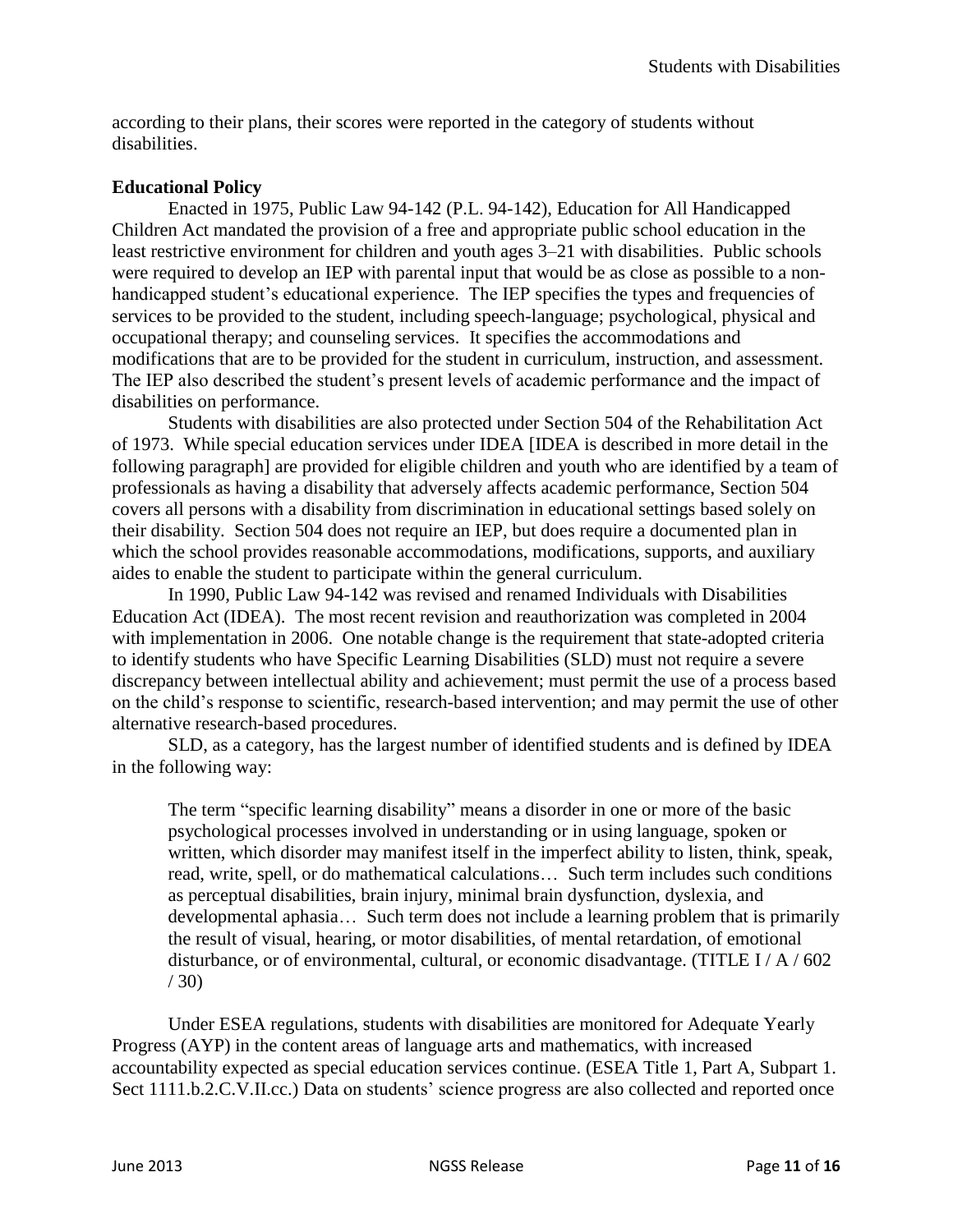at the elementary school level, middle school level, and high school level. In 2007, final regulations under ESEA and IDEA were released to allow more flexibility to states in measuring the achievement of students with disabilities (34 C.F.R. Part 200) (U.S. Department of Education, 2007).

The U.S. Office of Special Education created the IDEA Partnership to promote collaboration among the many national and state agencies and stakeholders dedicated to improving outcomes for students with disabilities. In response to the growing concern about increasing numbers of students identified with learning disabilities, there has been a call for identifying students at risk and implementing scientific, research-based intervention. The response to intervention (RTI) model is an effort to improve early intervention for students while improving learning outcomes and reducing the number of students identified as learning disabled.

# **References**

- CAST, Inc. (2012). *National Center on Universal Design for Learning*. Retrieved from <http://www.udlcenter.org/>
- Donovan, S. (2002). *Minority students in special education*. Washington, DC: National Academy Press. Retrieved from<http://www.nap.edu/openbook.php?isbn=0309074398>

# IDEA Partnership

http://www.ideapartnership.org/index.php?option=com\_content&view=category&layout =blog&id=15&Itemid=56

- Institutes on Academic Diversity. (2009-2012). *Differentiation central*. Retrieved from <http://www.diffcentral.com/index.html>
- Morrow, C. (2004). *Two astronomy games.* Space Science Institute, http://www.spacescience.org/education/instructional\_materials.html
- National Assessment Governing Board. (2010). *NAEP testing and reporting on students with disabilities and English language learners*. Retrieved from [http://www.nagb.org/content/nagb/assets/documents/policies/naep\\_testandreport\\_student](http://www.nagb.org/content/nagb/assets/documents/policies/naep_testandreport_studentswithdisabilities.pdf)\_ [swithdisabilities.pdf](http://www.nagb.org/content/nagb/assets/documents/policies/naep_testandreport_studentswithdisabilities.pdf)
- National Center for Education Statistics. (2011). *The condition of education 2011* (NCES 2011- 033). Washington, DC: U.S. Department of Education. Retrieved from [http://nces.ed.gov/pubsearch/pubsinfD.asp?pubid=2011033](http://nces.ed.gov/pubsearch/pubsinfo.asp?pubid=2011033)
- National Center for Education Statistics. (2012). *Inclusion of special-needs students*. Washington, DC: U.S. Department of Education. Retrieved from <http://nces.ed.gov/nationsreportcard/about/inclusion.asp#history>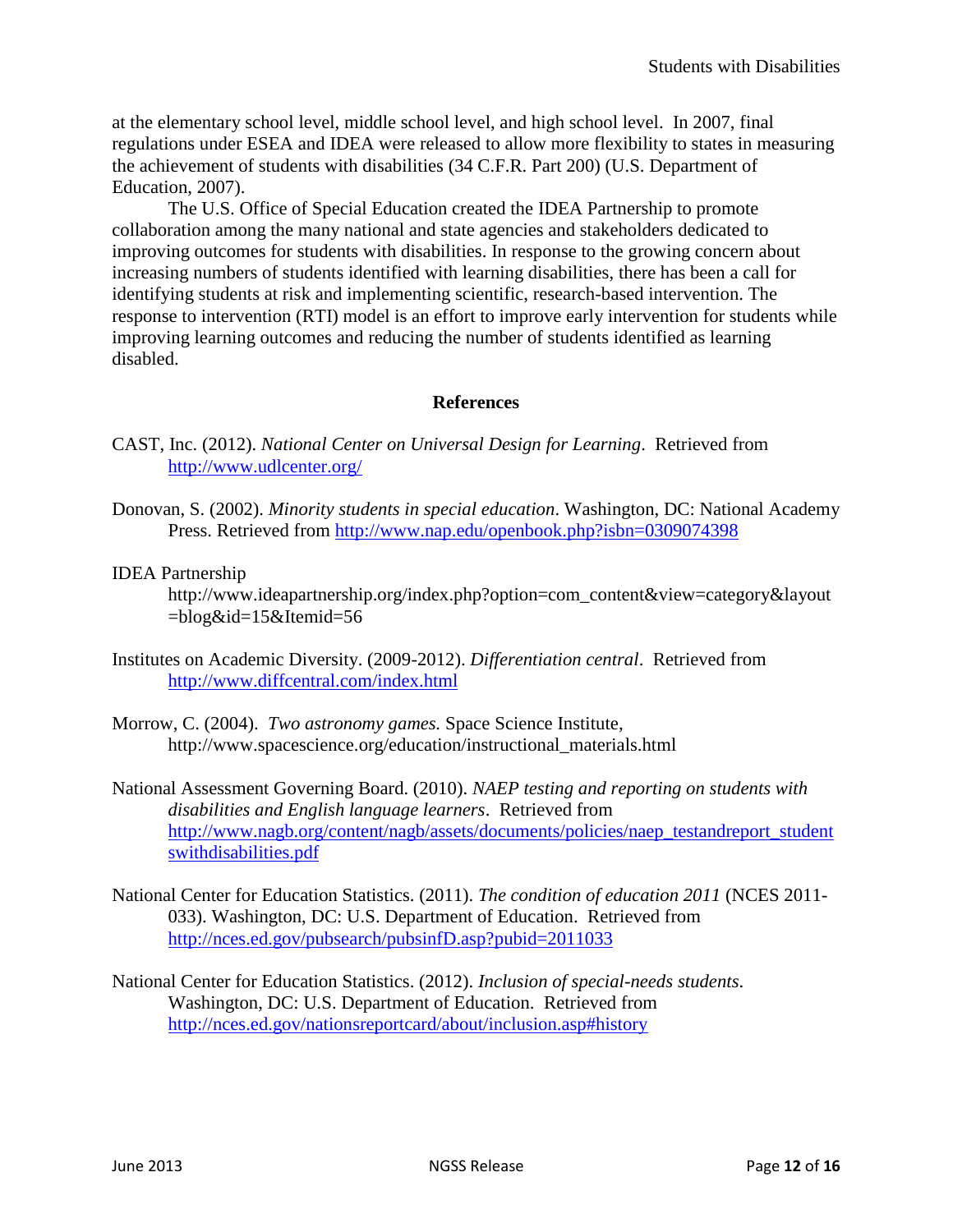- National Dissemination Center for Children with Disabilities. (n.d.). *Supports, modifications and accommodations for students*. Retrieved from <http://nichcy.org/schoolage/accommodations>
- RTI State Database, 2010,<http://state.rti4success.org/index.php>
- Simon, S. (2003). *The moon*. New York, NY: Simon and Schuster.
- Stancavage, F., Makris, F., & Rice, M. (2007). *SD/LEP inclusions/exclusion in NAEP: An investigation of factors affecting SD/LEP inclusions/exclusions in NAEP.* Retrieved from [http://www.air.org/publications/documents/NAEP\\_inclusion.pdf](http://www.air.org/publications/documents/NAEP_inclusion.pdf)
- U.S. Commission on Civil Rights. (2009). *Minorities in special education*. Washington, DC: U.S. Commission on Civil Rights. Retrieved from <http://www.usccr.gov/pubs/MinoritiesinSpecialEducation.pdf>
- U.S. Department of Education. (2007). *Modified academic achievement standards.* Washington, DC: U.S. Department of Education. Retrieved from <http://www2.ed.gov/policy/speced/guid/modachieve-summary.html>
- Young, T., & Guy, M. (2008). The moon's phases and the self shadow. *Science and Children*, *46*  (1), 30.

Zikes, D. dma Dinah-Might-Adventures.<http://www.dinah.com/>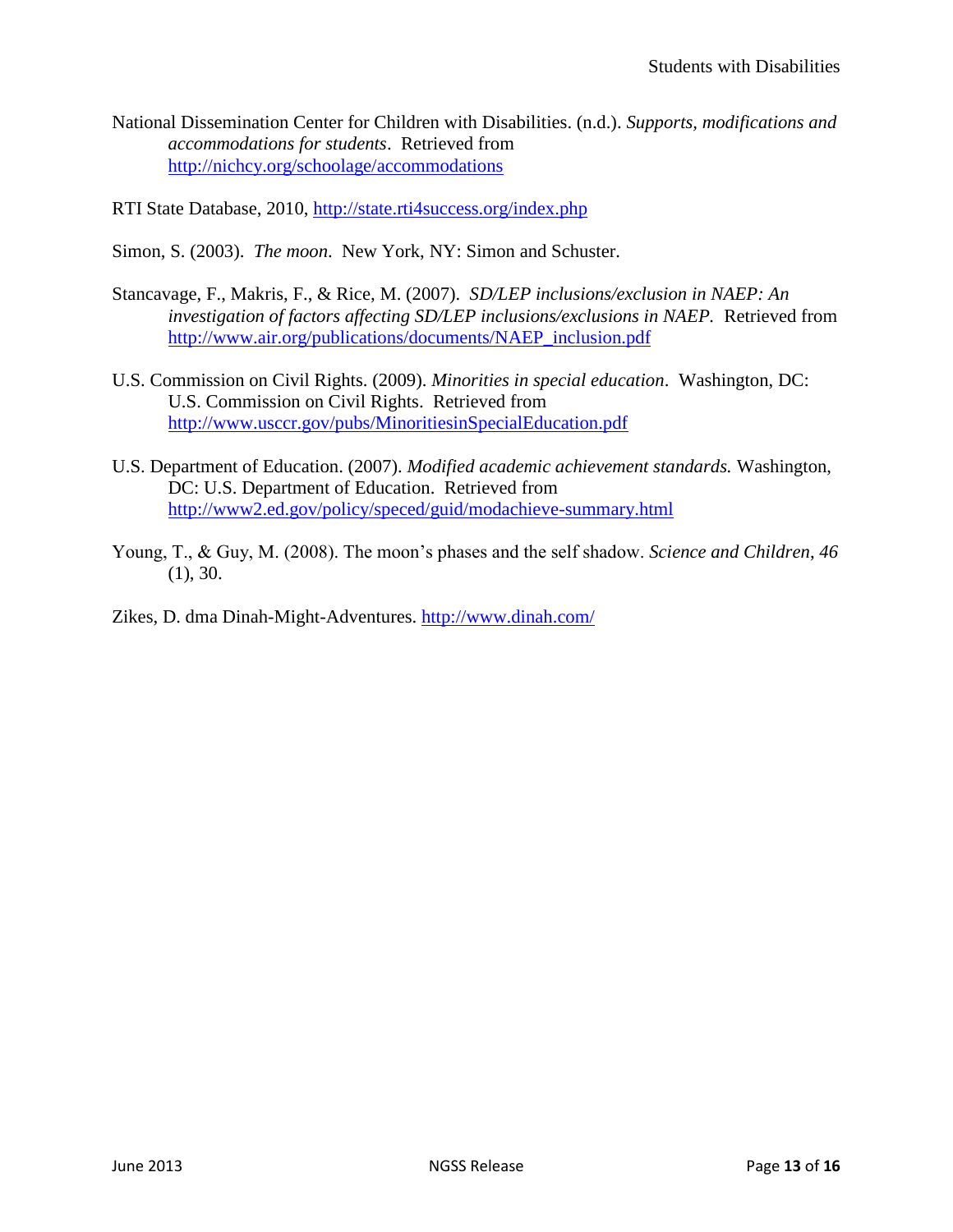#### **MS-ESS1 Earth's Place in the Universe** Students who demonstrate understanding can: **MS-ESS1-1. Develop and use a model of the Earth-sun-moon system to predict and describe the cyclic patterns of lunar phases, eclipses of the sun and moon, and seasons. MS-ESS1-3. Analyze and interpret data to determine scale properties of objects in the solar system.** The performance expectations above were developed using the following elements from the NRC document A Framework for K-12 Science Education: **Science and Engineering Practices Developing and Using Models** Modeling in 6–8 builds on K–5 and progresses to developing, using, and revising models to support explanations, describe, test, and predict more abstract phenomena and design systems. Develop use a model to describe phenomena. **Analyzing and interpreting data** Analyzing data in 6–8 builds on K–5 experiences and progresses to extending quantitative analysis to investigations, distinguishing between correlation and causation, and basic statistical techniques of data and error analysis. Analyze and interpret data to determine similarities and differences in findings. **Disciplinary Core Ideas ESS1.A: The Universe and Its Stars** • Patterns of the apparent motion of the sun, the moon, and stars in the sky can be observed, described, predicted, and explained with models **ESS1.B: Earth and the Solar System** The solar system consists of the sun and a collection of objects, including planets, their moons, and asteroids that are held in orbit around the sun by its gravitational pull on them • This model of the solar system can explain tides, eclipses of the sun and the moon **Crosscutting Concepts Patterns** • Patterns can be used to identify cause and effect relationships. **Scale, Proportion, and Quantity** • Time, space, and energy phenomena can be observed at various scales using models to study systems that are too large or too small.

#### **CCSS Connections for English Language Arts and Mathematics**

**RI.6.7** Integrate information presented in different media or formats (e.g., visually, quantitatively) as well as in words to develop a coherent understanding of a topic or issue.

**6.RP.1** Understand the concept of a ratio and use ratio language to describe a ratio relationship between two quantities.

**MP.1** Make sense of problems and persevere in solving them.

**MP.2** Reason abstractly and quantitatively

**MP.3** Construct viable arguments and critique the reasoning of others.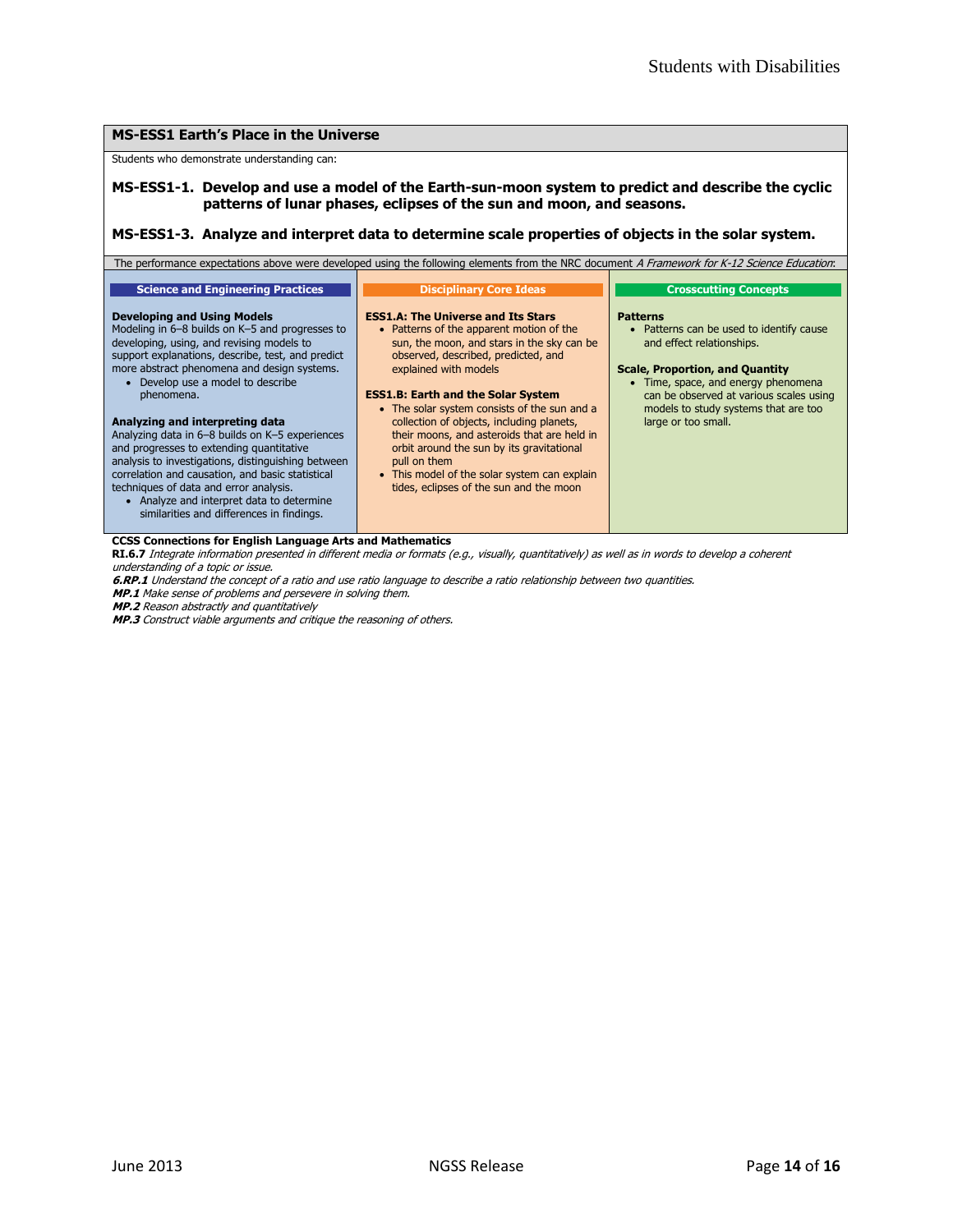

Figure 1. *Space view model.*